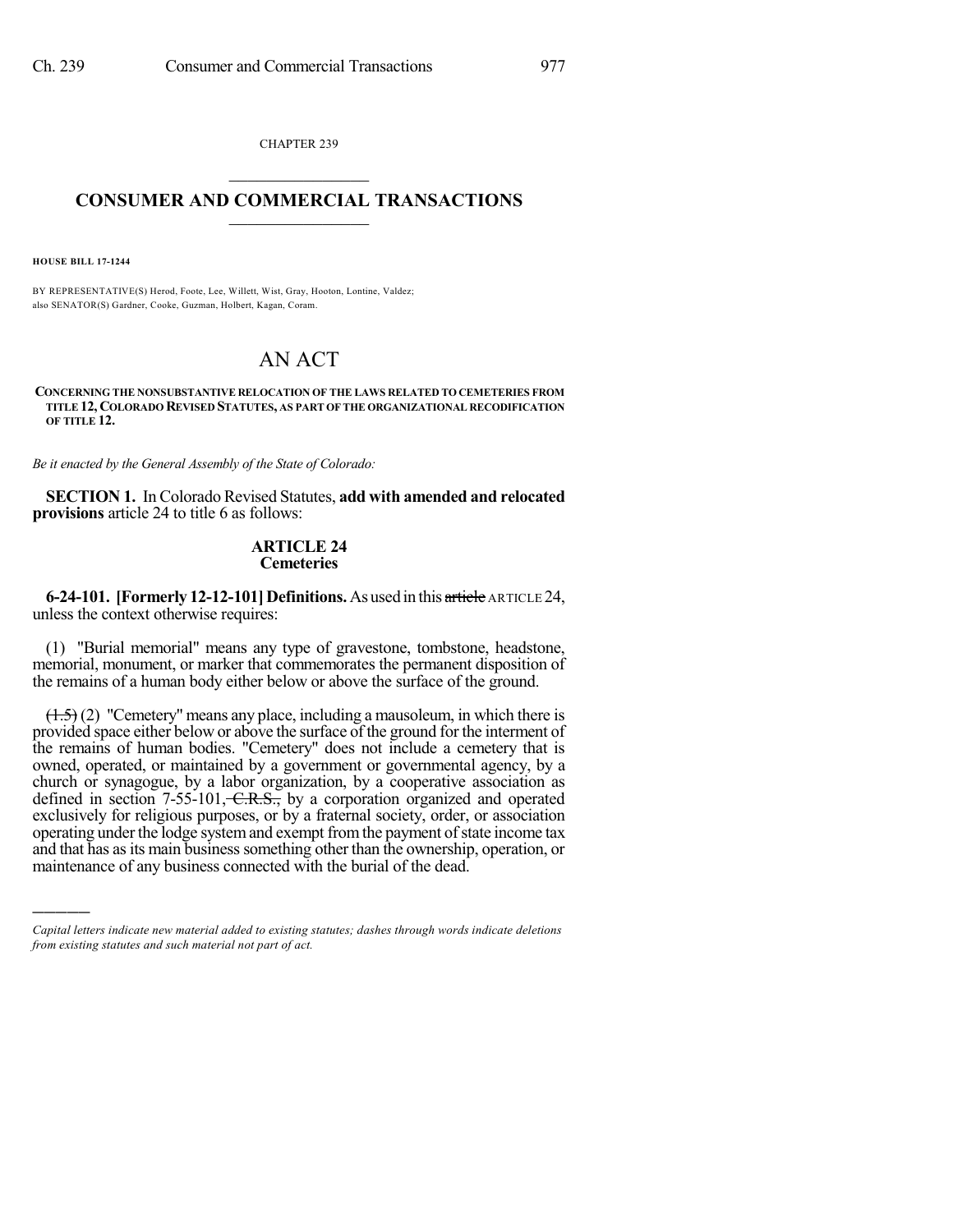$\left(\frac{2}{2}\right)$  "Cemetery authority" means any person who owns, maintains, or operates a cemetery.

### (2.5) Repealed.

 $(3)$  (4) "Endowment care cemetery" means any cemetery, the authority of which does, or represents to the public that it does, collect funds for the purpose of caring for, maintaining, or embellishing the cemetery to preserve it from becoming unkempt or a place of reproach and desolation. It does not include a cemetery which is owned, operated, or maintained by a government or governmental agency, by a church, by a labor organization, by a cooperative association as defined in section 7-55-101,  $C.R.S.,$  by a corporation organized and operated exclusively for religious purposes, or by a fraternal society, order, or association operating under the lodge system and exempt from the payment of state income tax and which has as its main purpose something other than the ownership, operation, or maintenance of any business connected with burial of the dead.

(4) (5) "Grave space" means any space in the ground for the interment of the remains of a human body.

 $(4.5)$  (6) "Inscription" means any words or symbols on a burial memorial.

 $\left(\frac{5}{2}\right)$  "Interment" means the permanent disposition of the remains of a deceased person by cremation, inurnment, entombment, or burial.

 $(6)(8)$  "Niche" or "crypt" means a space in any structure above the ground for the interment of the remains of a human body.

 $(7)$  (9) "Nonendowment care cemetery" means any cemetery other than an endowment care cemetery.

 $(8)(10)$  "Person" means a person as defined by section 2-4-401 (8). C.R.S.

**6-24-102. [Formerly 12-12-103] Organization as endowment care cemetery - when.** Any person who, after July 1, 1965, establishes or acquires a cemetery within twenty miles from the exterior boundary of any city with a population of five thousand or more, according to the latest federal decennial census, shall be organized as an endowment care cemetery.

**6-24-103. [Formerly 12-12-104] Nonendowmentsection in endowment care cemetery.** Any cemetery authority of an endowment care cemetery which THAT has a nonendowed section that is used only as single graves for indigents may continue to donate said THE graves for the burial of indigents. Nothing in this article shall be construed to prevent a cemetery authority of an endowed care cemetery from donating such a grave space for the burial of an indigent person without placing money in the endowment care fund for such THE space.

**6-24-104. [Formerly 12-12-105] Acquisition of land.** Any cemetery authority may acquire suitable and sufficient land for a cemetery in a manner provided by articles  $\hat{1}$  to 7 of title 38. C.R.S.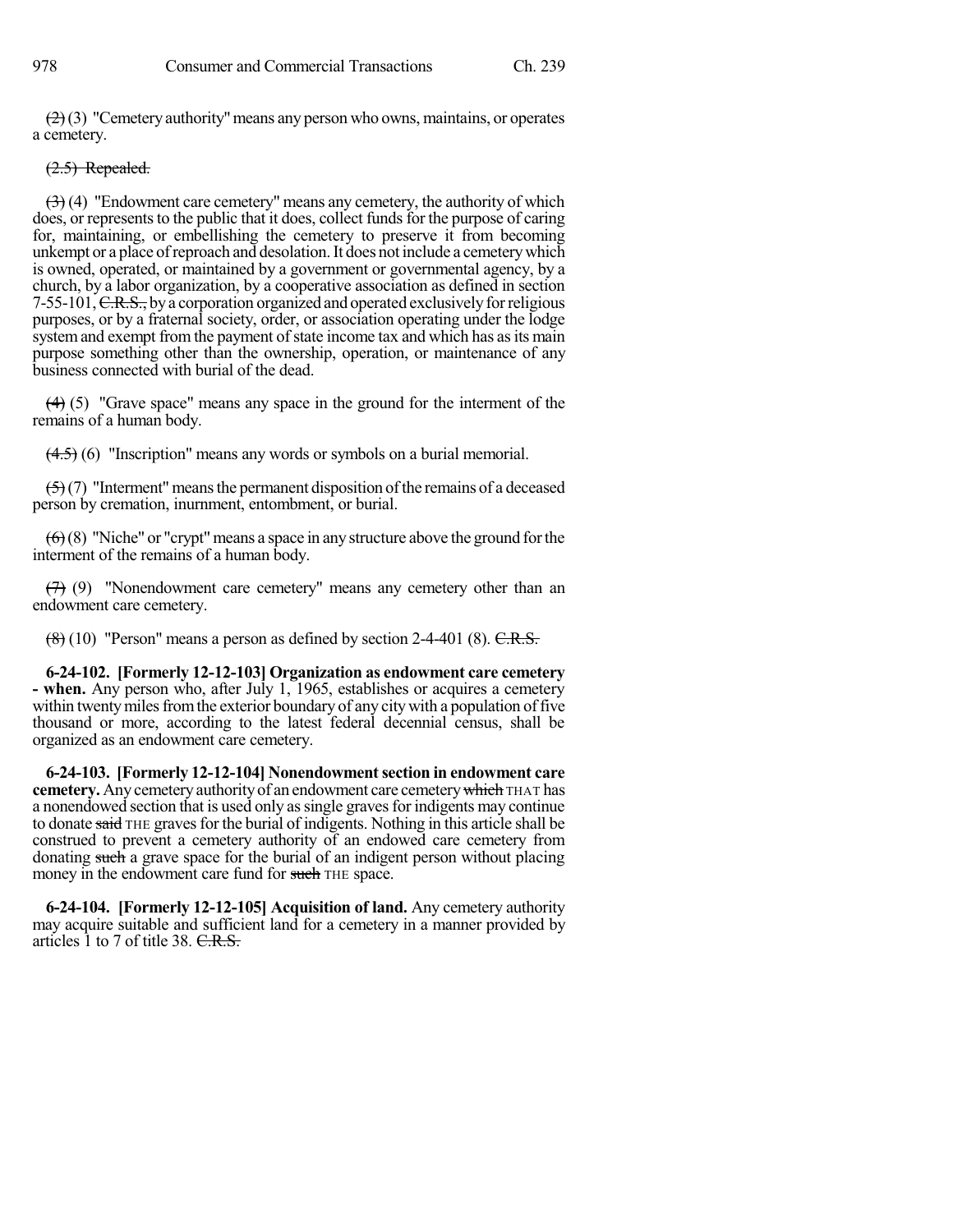**6-24-105. [Formerly 12-12-106] Plats of land to be recorded.** Any cemetery authority shall cause its land or such THE portion thereof as may become necessary for that purpose to be surveyed into blocks, lots, avenues, and walks and platted. The plat of ground as surveyed shall be acknowledged by some officer of the cemetery authority and filed for record in the office of the clerk and recorder of the county in which the land is situated. Each block or lot shall be regularly numbered by the surveyor, and such THE numbers shall be marked on the plat.

**6-24-106. [Formerly 12-12-109] Endowment care fund.** (1) A cemetery authority of an endowment care cemeteryshall establish an irrevocable endowment care fund for each endowment care cemetery owned, maintained, or operated by it in a state bank or trust company authorized to act as fiduciary and under the supervision of the banking board or in a national banking association authorized to act as fiduciary or in a state or federally chartered savings and loan association authorized to act as a fiduciary. Such THE endowment care fund shall be invested in investments lawful for trustees, which shall not include investments in nor mortgages on property owned or contracted for by the cemetery authority or any owned or affiliated company.

(2)(a) A cemetery authority of an endowment care cemetery shall make deposits in the endowment care fund or, if it operates more than one endowment care fund, in the appropriate endowment care fund, in accordance with one of the following plans:

#### (I) Plan A:

It shall deposit in such THE fund not more than thirty days after any sale is completed at least fifteen percent of the sales price of any grave space and at least ten percent of the sales price of any crypt or niche, and in case any sale has not been completed within sixty months after date of first payment, it shall deposit in such THE fund, not later than one month after the sixtieth month, at least fifteen percent of the sales price of any grave space and at least ten percent of the sales price of any crypt or niche. A sale is completed at the time the final payment is made and no balance remains due to the cemetery authority, whether or not a deed has been issued. If a contract of sale is rewritten, the date of the first payment under the original contract of sale shall be the date of first payment under the rewritten contract of sale.

#### (II) Plan B:

It shall deposit, not later than thirty days after the end of the fiscal year in which such THE payments are received, fifteen percent of all payments received on account of the sale of any grave space and at least ten percent of all payments received on account of the sale of a niche or crypt. This deposit requirement applies to all uncompleted sales contracts which THAT carry an endowment care provision.

(III) Plan C: (applicable only to sale of niches or crypts in a mausoleum)

It shall deposit in its endowment care fund for such THE mausoleum, not later than thirteen months after the end of its fiscal year in which any sale is completed, at least ten percent of the sale price of any niche or crypt, and in case any sale has not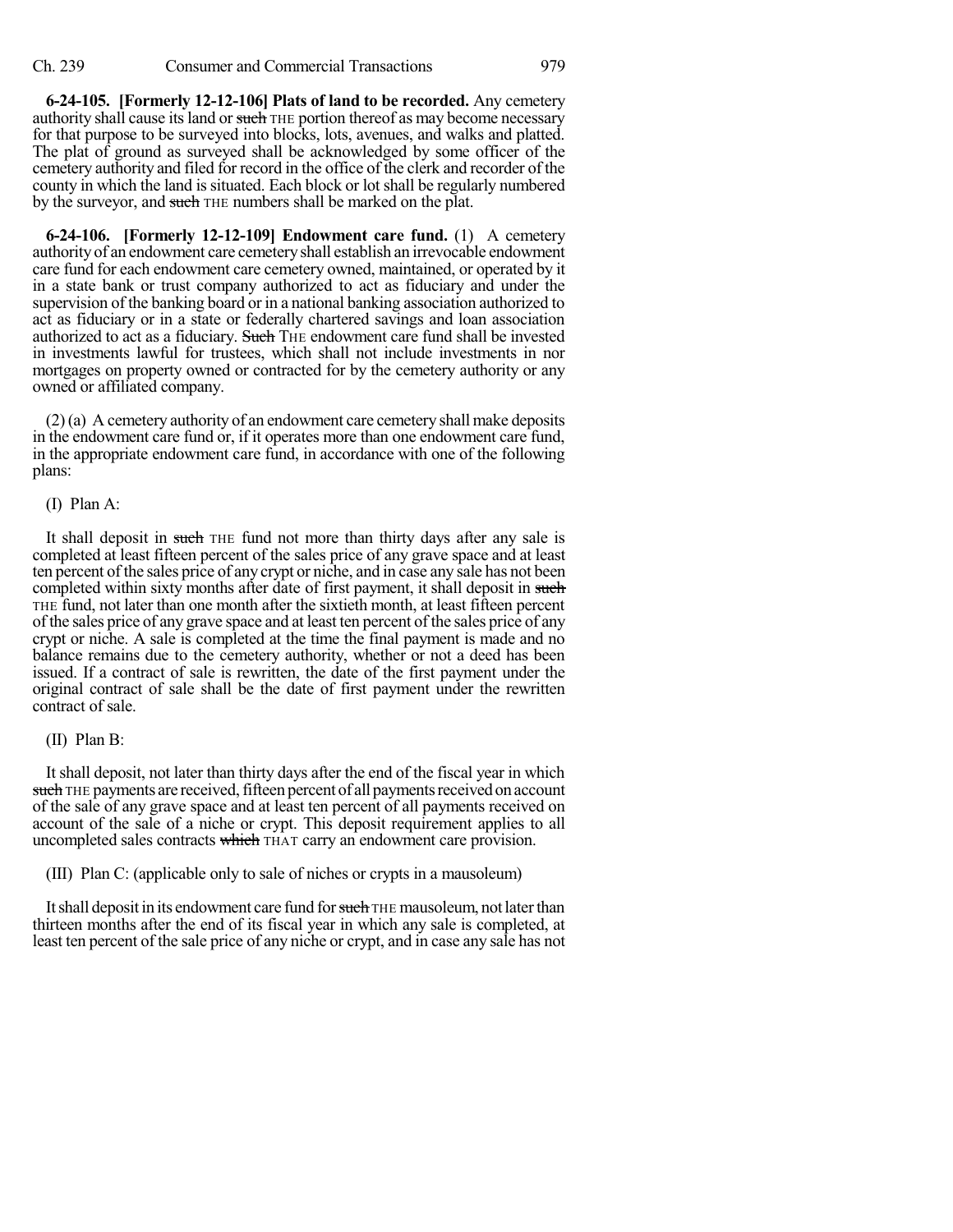been completed within twenty-four months after date of first payment, it shall deposit in such THE fund, not later than one month after the end of its fiscal year in which the last day of such THE twenty-four month period occurs, at least ten percent of the sales price of any niche or crypt. A sale is completed at the time the final payment is made and no balance remains due to the cemetery authority, whether or not a deed has been issued. If a contract of sale is rewritten, the date of first payment under the original contract of sale shall be the date of first payment under the rewritten contract of sale.

(b) As to any endowment care cemetery in operation on July 1, 1965, this subsection  $(2)$  shall only apply to all sales contracts entered into on or after said THE date.

(3) (a) The cemetery authority of an endowment care cemetery, before commencing operation, on or after July 1, 1965, shall have on deposit in the endowment care fund a sum in accordance with the following scale:

| For more than $10,000$ but less than $20,000$ |  |
|-----------------------------------------------|--|
|                                               |  |
|                                               |  |
|                                               |  |

(b) "Population" means the people residing within a twenty-mile radius of the location of the endowment care cemetery, the population figure to be taken from the latest federal decennial census.

(c) The cemetery authority for such THE endowment care cemetery shall thereafter make deposits in accordance with subsection (2) of this section. When such THE deposits have reached twice the amount stated in the above table, the cemetery authoritymay withdraw the sumof the initial deposit in amounts equal to the amounts deposited thereafter until the initial deposit has been withdrawn.

(4) A cemetery authority of a nonendowment care cemetery which converts to operation as an endowment care cemetery on or after July 1, 1965, shall deposit in its endowment care fund the sumof ten thousand dollars before making any further sale of any grave space or niche or crypt. The cemetery authority for such THE cemetery shall thereafter make deposits in accordance with subsection (2) of this section until total deposits into the endowment care fund have reached twenty thousand dollars. It may thereafter withdraw from the initial ten thousand dollar deposit amounts equal to the amounts of deposits thereafter made until the entire ten thousand dollar initial deposit has been withdrawn and replaced by deposits in accordance with subsection (2) of this section.

(5) The cemetery authority of an endowment care cemetery that constructs foundations for the setting of markers or memorials and receives payment for the care of such THE markers or memorials as part of the cost of foundation construction, setting charges, or itemized endowment requirements shall deposit all of said THE care payments in their irrevocable endowment care fund not later than one month after the end of its fiscal year in which such THE payments are received.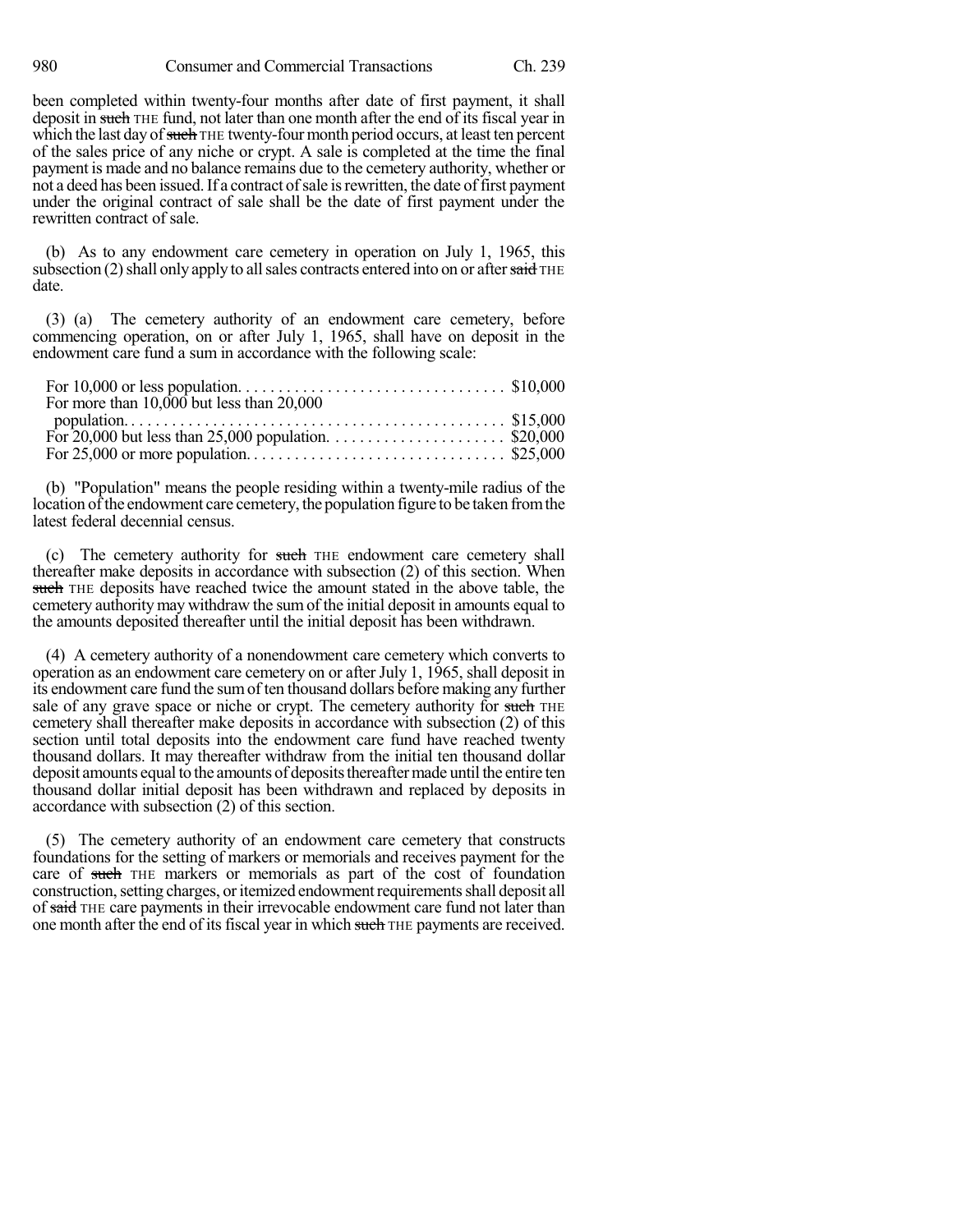(6) The cemetery authority of an endowment care cemetery shall keep in its principal office a copy of the report referred to in section  $12-12-110$  SECTION 6-24-107, which shall be available to any grave space, niche, or crypt owner or his OR HER duly authorized representative for inspection and study.

(7) The endowment care fund, for all purposes, shall constitute a nonprofit irrevocable trust fund. Endowment care is a provision for the benefit and protection of the public by preserving and keeping cemeteries from becoming unkempt and places of reproach and desolation in the communities in which they are situated. The income and increments and gains from such THE funds are for the benefit of the public for the purposes provided for in such THE trusts.

**6-24-107. [Formerly 12-12-110] Reports.** (1) Each cemetery authority shall keep on file annually, within three months after the end of its fiscal year, a written report setting forth:

(a) The total amount deposited in the endowment care fund, listing separately the total amounts paid for endowment of grave spaces, for niches, and for crypts, in accordance with the provisions of section  $12-\overline{12}$ -109 SECTION 6-24-106;

(b) The total amount of endowment care funds invested in each of the investments authorized by law and the amount of cash on hand not invested;

(c) Any other facts necessary to show the actual financial condition of the fund; and

(d) The total number of interments and entombments for the preceding year.

(2) Each such report shall be verified by the owner or by the president or the vice-president and one other officer of the cemetery authority and shall be attested to by the accountant, auditor, or other person preparing the same.

(3) (Deleted by amendment, L. 92, p. 1606, § 149, effective May 20, 1992.)

**6-24-108. [Formerly 12-12-113] Delivery of copy of contract - required.** A duplicate original of any contract entered into between a purchaser of any lot, grave space, interment right, niche, or crypt and any cemetery authority shall be given to the buyer at the time both parties become bound by the contract and any consideration whatsoever is given by the buyer and retained pursuant to the contract by the cemetery authority.

**6-24-109. [Formerly 12-12-113.5] Burial memorial - changes - notice of ownership.** (1) No person other than the owner of a burial memorial or a person authorized by the owner of the burial memorial shall make a change to the inscription on such THE burial memorial.

(2) If a burial memorial is to be placed at a grave space, niche, or crypt that is purchased on or after July 1, 2004, the cemetery authority shall give written notice to the purchaser of the grave space, niche, or crypt of who shall be the owner of such THE burial memorial and, as owner, who shall be entitled to make or authorize a change to the inscription on such THE burial memorial.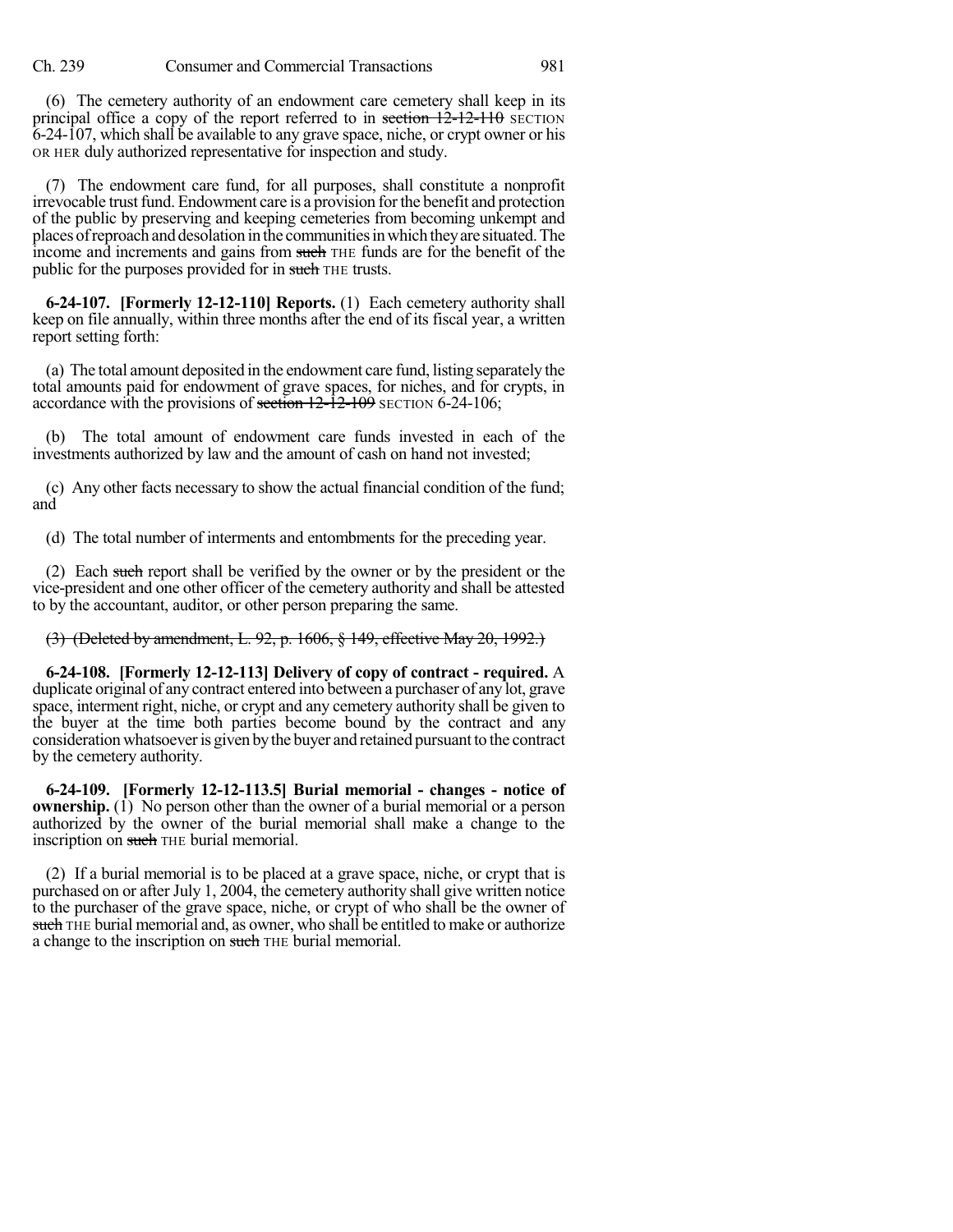(3) Any person violating the provisions of subsection  $(1)$  of this section commits the crime of defacing property as defined in section 18-4-509 (1)(b). C.R.S.

**6-24-110. [Formerly 12-12-114] Discrimination.** There shall be no limitation, restriction, or covenant based upon race, color, sex, sexual orientation, marital status, disability, national origin, or ancestry on the size, placement, location, sale, or transfer of any cemetery grave space, niche, or crypt or in the interment of a deceased person.

**6-24-111. [Formerly 12-12-115] Violations - penalties.** (1) It is unlawful for any person to sell or offer to sell a grave space, niche, or crypt upon the promise, representation, or inducement of resale at a financial profit.

(2) (Deleted by amendment, L. 92, p. 1607, § 152, effective May 20, 1992.)

(3) (2) Any person who violates any provision of this article is guilty of a misdemeanor and, upon conviction thereof, shall be punished by a fine of not more than one thousand dollars, or by imprisonment in the county jail for not more than one year, or by both such A fine and imprisonment. Whenever any person has reason to believe that any person is liable to punishment under this article, such THE person may certify the facts to the district attorney of the judicial district in which the alleged violation occurred who shall cause appropriate proceedings to be brought.

(4) (Deleted by amendment, L. 92, p. 1607, § 152, effective May 20, 1992.)

**6-24-112. [Formerly 12-12-116] Abandoned graves - right to reclaim.** (1) If there is a lot, grave space, niche, or crypt in a cemetery in which no remains have been interred, no burial memorial has been placed, and no other improvement has been made for a continuous period of no less than seventy-five years, a cemetery authority may initiate the process of reclaiming title to the lot, grave space, niche, or crypt in accordance with this section.

(2) A cemetery authority seeking to reclaim a lot, grave space, niche, or crypt shall:

(a) Send written notice ofthe cemetery authority'sintent to reclaimtitle to the lot, grave space, niche, or crypt to the owner's last-known address by first-class mail; and

(b) Publish a notice of the cemetery authority's intent to reclaim title to the lot, grave space, niche, or crypt in a newspaper of general circulation in the area in which the cemetery is located once per week for four weeks.

 $(3)$  The notice required by subsection  $(2)$  of this section shall clearly indicate that the cemetery authority intends to terminate the owner's rights and title to the lot, grave space, niche, or crypt and include a recitation ofthe owner'srightto notifythe cemetery authority of the owner'sintent to retain ownership of the lot, grave space, niche, or crypt.

(4) If the cemetery authority does not receive from the owner of the lot, grave space, niche, or crypt a letter of intent to retain ownership of the lot, grave space,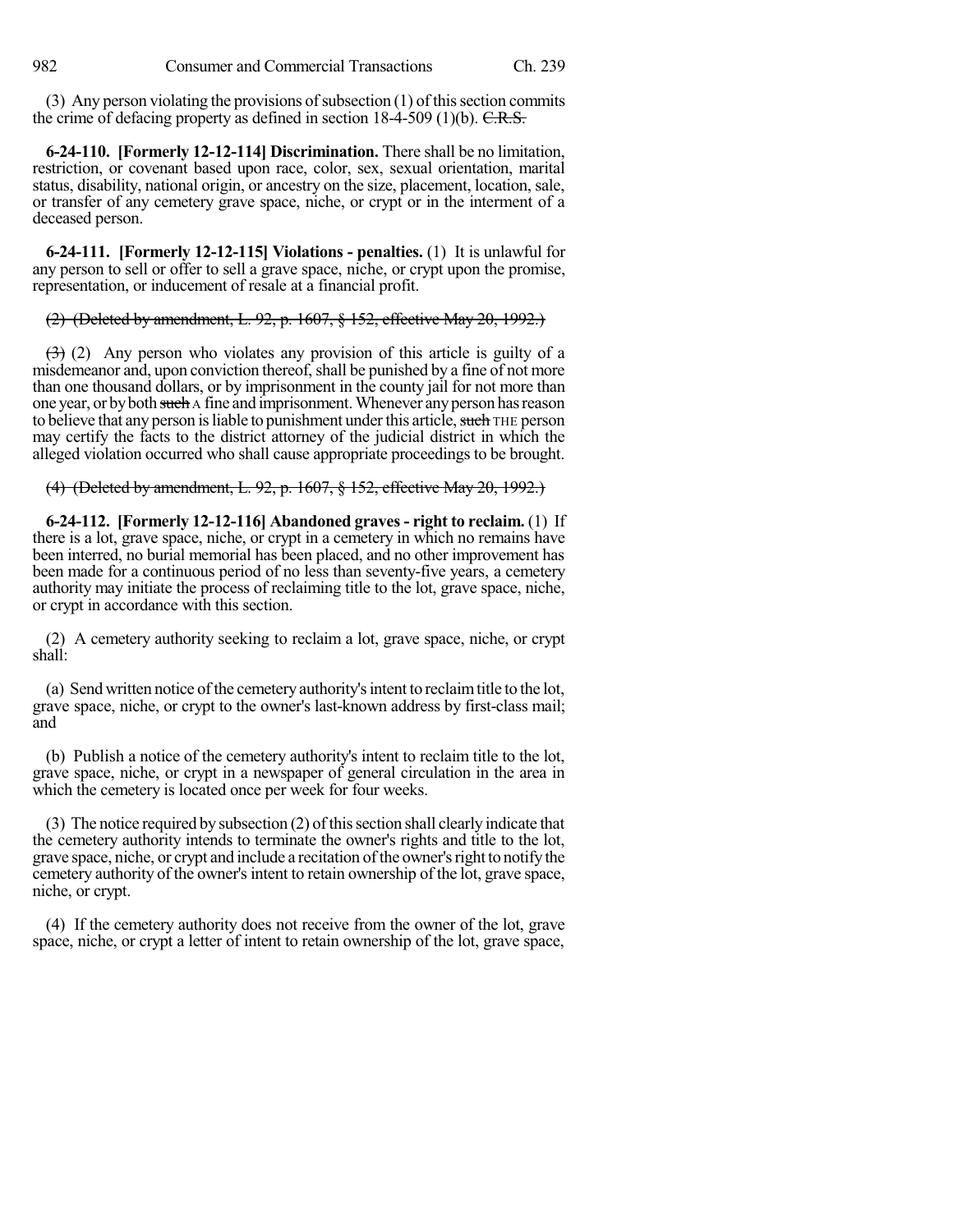niche, or crypt within sixty days after the last publication of the notice required by **paragraph (b) of subsection (2)** SUBSECTION (2)(b) of this section, all rights and title to the lot, grave space, niche, or crypt shall transfer to the cemetery authority. The cemetery authority may then sell, transfer, or otherwise dispose of the lot, grave space, niche, or crypt without risk of liability to the prior owner of the lot, grave space, niche, or crypt.

(5) A cemetery authority that reclaims title to a lot, grave space, niche, or crypt in accordance with this section shall retain in its records for no less than one year a copy of the notice sent pursuant to  $\frac{\text{pargraph}}{a}$  of subsection  $(2)$  SUBSECTION  $(2)(a)$  of this section and a copy of the notice published pursuant to paragraph (b) of subsection  $(2)$  SUBSECTION  $(2)(b)$  of this section.

(6) If a person submits to a cemetery authority a legitimate claim to a lot, grave space, niche, or crypt that the cemetery authority has reclaimed pursuant to this section, the cemetery authority shall transfer to the person at no charge a lot, grave space, niche, or crypt that, to the extent possible, is equivalent to the reclaimed lot, grave space, niche, or crypt.

(7) Notwithstanding any provision of law to the contrary, on and after August 7, 2006, a cemetery authority shall not convey title to the real property surveyed as a lot in a cemetery for use as a burial space. A cemetery authority may grant interment rights to a lot, grave space, niche, or crypt in a cemetery.

**SECTION 2.** In Colorado Revised Statutes, 7-47-101, **amend** (1.5)(b) as follows:

**7-47-101. Who may organize - powers.** (1.5) (b) Thissubsection (1.5) applies only to cemeteries as defined in section  $12-12-101$   $(1.5)$ , C.R.S. SECTION 6-24-101 (2).

**SECTION 3.** In Colorado Revised Statutes, 38-1-202, **amend** (2) introductory portion and (2)(d) as follows:

**38-1-202. Governmental entities, corporations, and persons authorized to use eminent domain.** (2) The following types of corporations and persons, in accordance with all procedural and other requirements specified in this article and articles 2 to 7 of this title TITLE 38 and to the extent and within any time frame specified in the applicable authorizing provision of the state constitution or statute may exercise the power of eminent domain:

(d) A cemetery authority, as defined in section  $12-12-101$   $(2)$ , C.R.S. SECTION 6-24-101 (3), as authorized in section  $12-12-105$ , C.R.S. SECTION 6-24-104;

**SECTION 4. Repeal of relocated provisionsin this act.** In Colorado Revised Statutes, repeal article 12 of title 12.

**SECTION 5. Act subject to petition - effective date.** This act takes effect at 12:01 a.m. on the day following the expiration of the ninety-day period after final adjournment of the general assembly (August 9, 2017, if adjournment sine die is on May 10, 2017); except that, if a referendum petition is filed pursuant to section  $1(3)$